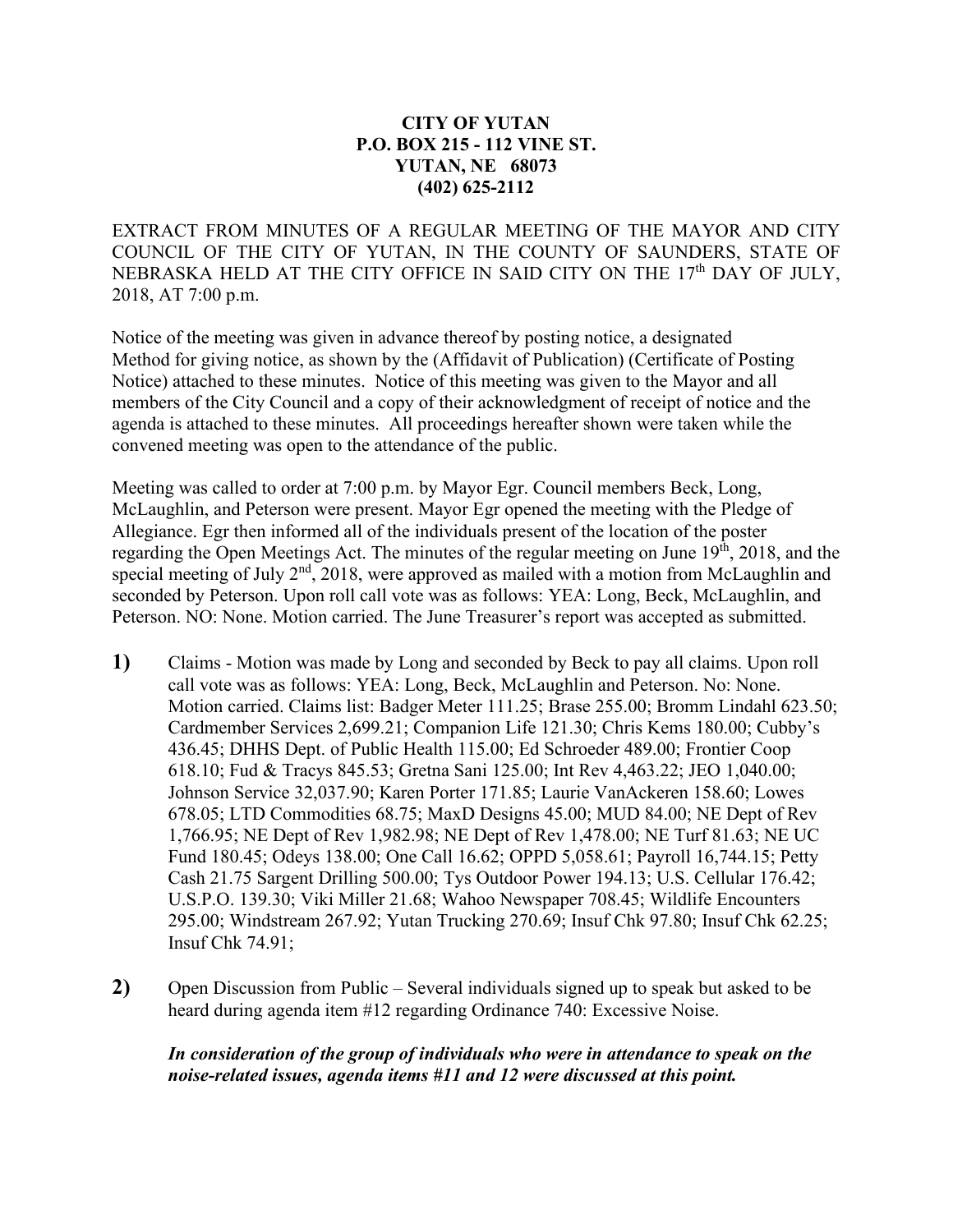- **11) ORDINANCE 739-AN ORDINANCE OF THE CITY OF YUTAN, SAUNDERS COUNTY, NEBRASKA, TO PROVIDE FOR PERMITTED DATES, TIMES AND TERMS FOR THE USE, DISCHARGE AND EXPLOSION OF FIREWORKS IN THE MUNICIPALITY;** Members of the public asked what aspects of the municipal code were being changed with Ordinance 739, and Council member Long explained that the City does not currently have any rules on the books regarding the use, or discharge, of fireworks. The Council informed the public that members of the community have reached out to them and to City employees to request that date and time restrictions be put into place. Council member McLaughlin asked whether the other members of the Council felt an exception should be written into the ordinance if weather prevents the use of fireworks on the Fourth of July, as it did this year, but it was decided that the current dates written into Ordinance 739 would stand for now. A motion to approve the second reading of Ordinance 739 was made by Long and seconded by Peterson. Upon roll call vote was as follows: YEA: Long, Beck, McLaughlin and Peterson. No: None. Motion carried.
- **12) ORDINANCE 740- AN ORDINANCE OF THE CITY OF YUTAN, SAUNDERS COUNTY, NEBRASKA, TO AMEND CHAPTER 3 OF THE MUNICIPAL CODE FOR THE PURPOSE OF REGULATING EXCESSIVE NOISE IN THE MUNICIPALITY;** Council member Long began the discussion by clarifying that the Council has only passed the first reading of this ordinance, which means that it has not yet passed into law. Discussion was opened to the individuals who requested to speak on this issue. Tim Ortmeier, a resident and business owner in Yutan, inquired as to what complaints spurred on the writing of this ordinance, and Council member Peterson informed him that there have been complaints made regarding construction crews starting work and residents mowing their lawns too early in the morning. Tim asked whether mowing would fall under the "maintenance" wording of the ordinance; he went on to say that he could understand not wanting construction to occur too early in the morning but that there are circumstances in which performing certain activities outside of the allowed hours would be necessary. He also stated that he felt the ordinance's current wording was too vague for fair enforcement, allowing for repeated citations of local businesses trying to make a living while letting other activities slip through the cracks entirely. He also mentioned that the police department could issue citations under disturbing the peace, if there is a serious issue. Council member Peterson explained that, without concrete hours in place, she feels that it is harder to enforce a disturbing the peace violation. He suggested that, if construction crews are the real issue rather than a quarrel between neighbors, it may make more sense to put times of acceptable operation hours on the building permits that building permit applicants must agree to when filing their permit. Another individual mentioned that there are trains, trash trucks, and even the City's snow trucks operating outside of the proposed hours, and it was questioned whether the City's employees would abide by this ordinance when plowing snow or if a water main broke. Paul Randazzo, a business owner in Yutan, explained that this is not a business-friendly policy and that it is frightening to local business owners. Tim Nab suggested making the ordinance specific to residential properties, excluding emergencies like a snow storm requiring plowing or the sirens of a fire truck or ambulance. Paul asked whether any complaints had been lodged against the small business owners in the office, and Mayor Egr explained that the complaints being made were between residential neighbors who, in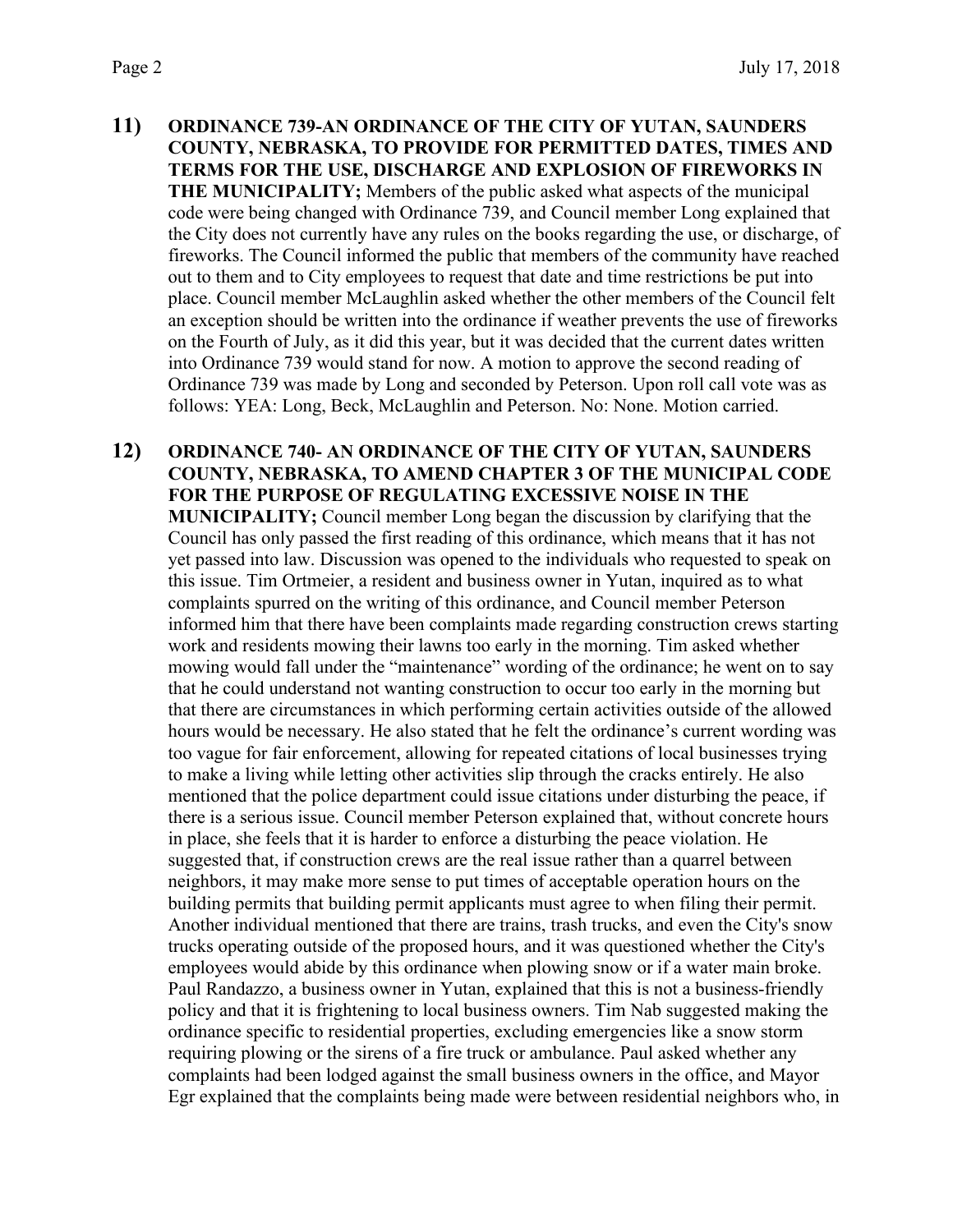his opinion, should discuss their issues with their neighbors directly before taking further action. The City Council decided to table this item pending the rewording of Ordinance 740.

- **3)** Building permits #1526-1527 were submitted for approval. A motion was made by McLaughlin and seconded by Long to approve permits #1526-1527 contingent upon JEO engineer approval on the permits, as the Building Inspector is currently on vacation. Upon roll call vote was as follows. YEA: Beck, Long, McLaughlin and Peterson. NO: None. Motion carried.
- **4)** Supervisor's reports were submitted. It was decided that the next budget workshop would be held at 6:00 p.m. on Monday, July 30th. Library Director Laurie Van Ackeren presented her annual statistical report for the library.
- **5)** Zach Schulz, a representative from JEO Consulting Group, was in attendance to discuss the specifications of the 2018 County Road 5 Water Main Extension Project. He stated that the final opinion of cost is around \$60,000. A motion was made by Long and seconded by Peterson to approve the plans and specifications for the 2018 County Road 5 Water Main Extension. Upon roll call vote was as follows. YEA: Beck, Long, McLaughlin and Peterson. NO: None. Motion carried.
- **6)** Zach Schulz from JEO explained that the permit must go through DHHS and should take about thirty days to review and approve those plans. A motion was made by Peterson and seconded by Long to authorize payment to the Nebraska Department of Health and Human Services for the construction permit application fee and to submit the water extension plans in order to obtain the permit. Upon roll call vote was as follows. YEA: Beck, Long, McLaughlin and Peterson. NO: None. Motion carried.
- **7)** Zach Schulz explained the bidding process and an estimated timeline, explaining that there are state statutes that the City must be in compliance with. Council member McLaughlin asked if the City is responsible for notifying the one homeowner that would be affected by construction and was told that the Utility Superintendent or City Clerk should handle the notification. A motion was made by Peterson and seconded by McLaughlin to authorize JEO to coordinate with the City Clerk to establish the bid opening date and begin advertising bids for the 2018 County Road 5 Water Main Extension. Upon roll call vote was as follows. YEA: Beck, Long, McLaughlin and Peterson. NO: None. Motion carried.
- **8)** Brook Aken from OPPD and Deb Eggleston from the Nebraska Department of Economic Development were in attendance to discuss economic development needs and resources available for the City of Yutan. Brook introduced herself and explained her role with OPPD to help communities bring in businesses. She inquired about the City's interest in passing a sales tax and asked about LB 840, which would aid in recruiting businesses to the area. It would allow the City to create a fund to help with infrastructure and other aspects that would attract businesses to Yutan. Deb explained that LB 840 would require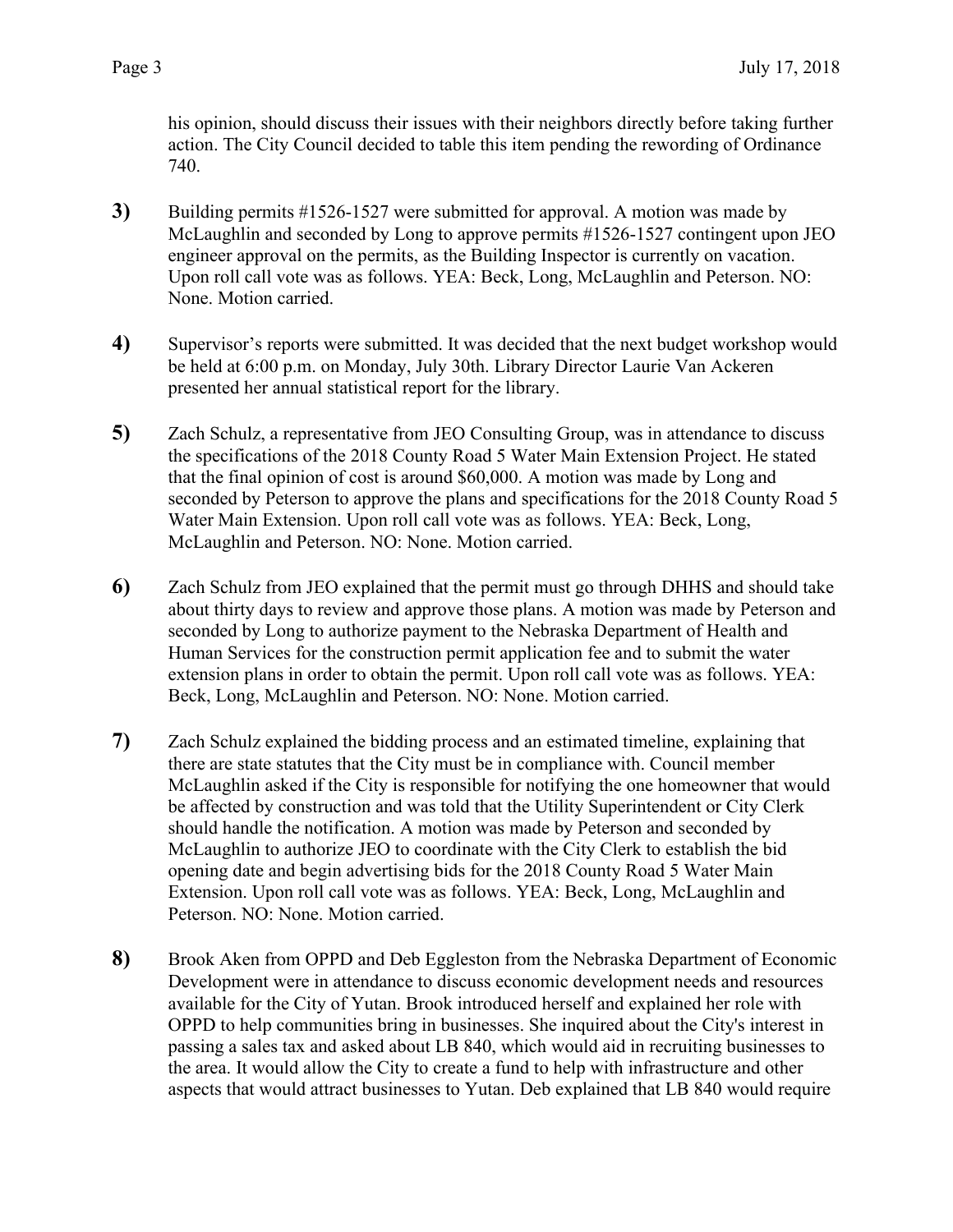an economic development plan which would need to be approved with the sales tax ballot measure, and the process of creating this plan and advertising it responsibly could take around a year. Brook suggested looking into other grants to promote economic development.

- **9)** Sean Wentworth gave a presentation regarding the Yutan Youth Baseball League. He provided statistics on the current league and informed the Mayor and City Council of the short- and long-term goals for the league and ballfields. He thanked the City for their contributions to the new batting cages. He also stated that he believes that they have lined up financing for some of the upcoming improvements they would like to see completed but would reach out to the City Council for their approval of these improvement projects at a later date. When discussing the issue of seating at Hayes Ballfield, Mayor Egr questioned whether it would be worth looking into moving one set of bleachers from field one to field three; Sean stated that he doesn't feel that moving existing seating from one field to another is a long-term solution but that it may be worthwhile as a short-term fix. Council member Peterson asked Brook Aken from OPPD and Deb Eggleston from the Nebraska Department of Economic Development if they know of any grants that could be used to help fund the ballfields' needs. Brook stated that she believes there would be opportunities available and would look into it on the City's behalf. They discussed parking concerns at Hayes Ballfield and potential short- and long-term solutions.
- **10)** Resolution #2018-4: Be It Resolved by the Mayor and City Council of the City of Yutan, Nebraska, that the revised One & Six Year Plan for the construction, maintenance, and repair of the streets of the City of Yutan, Nebraska, as prepared by the City Street Superintendent, be and is hereby adopted. It was explained that, due to the approval of the County Road 5 street improvement project, the City's 1 & 6 year plan needs to be revised to reflect that. A motion was made by Peterson and seconded by Long to approve Resolution #2018-4. Upon roll call vote was as follows. YEA: Beck, Long, McLaughlin and Peterson. NO: None. Motion carried.
- **13)** The Mayor and City Council reviewed the renovation expense estimated provided by the Utility Superintendent. They questioned the overall design and color scheme of the parks and emphasized that it should match as much as possible. A motion was made by Long and seconded by Beck to use \$3,600.00 of the remaining park capital outlay funds to renovate park pavilions. Upon roll call vote was as follows. YEA: Beck, Long, McLaughlin and Peterson. NO: None. Motion carried.
- **14)** The City Clerk explained the basic process of the Community Development Block Grant, which would allow homeowners in Yutan to get certain approved home repairs completed at no cost to the resident. A motion to authorize the Mayor's signature on the grant pre-application was made by Long and seconded by Peterson. Upon roll call vote was as follows. YEA: Beck, Long, McLaughlin and Peterson. NO: None. Motion carried.
- **15)** The Mayor and City Council reviewed the two bids received for the street panel improvement project. The owner of one company who submitted a bid explained that his